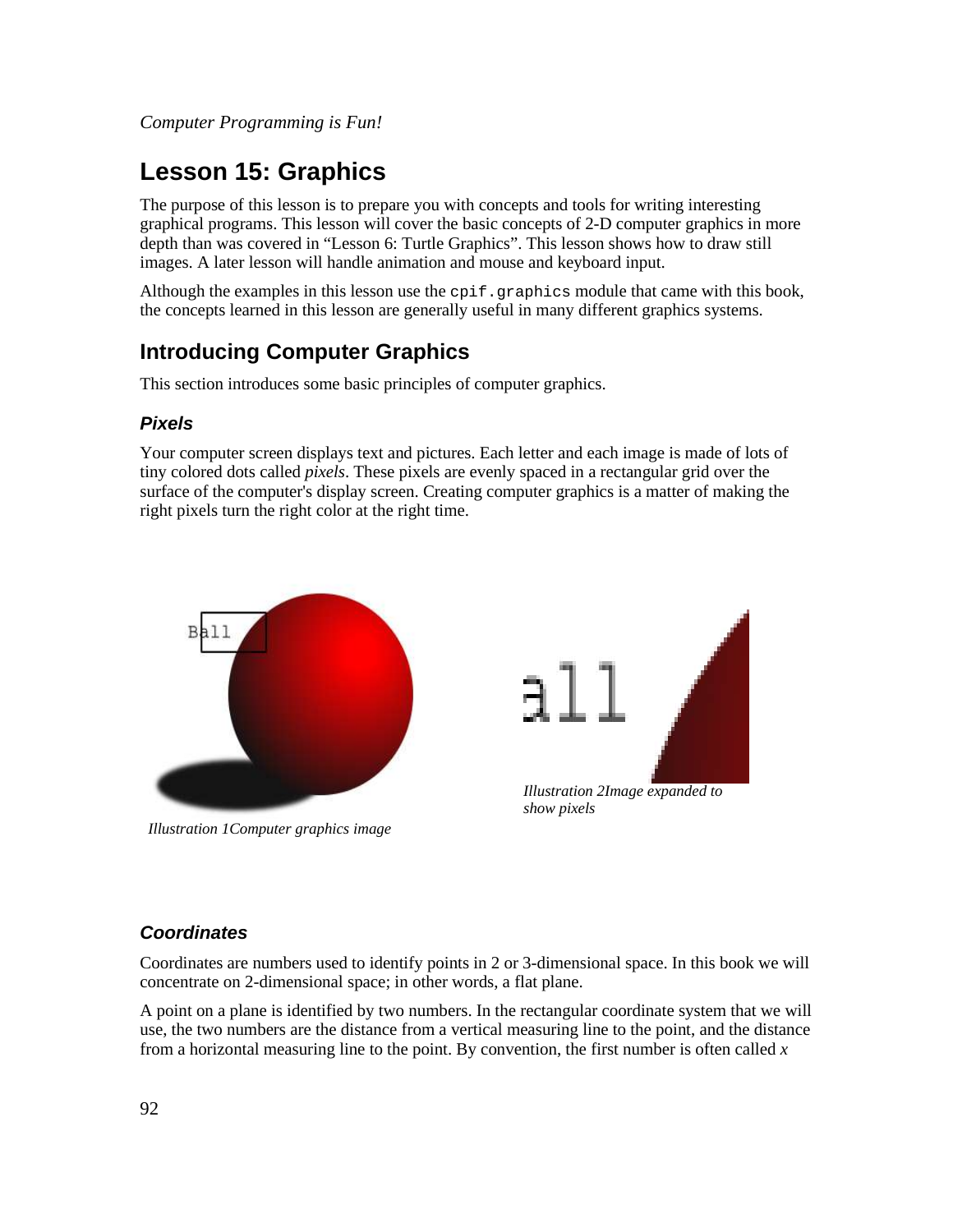and the second number is called y. The horizontal measuring line is called the *x-axis;* the vertical measuring line is called the *y-axis*.

### **Coordinates in math textbooks**

You may be used to the rectangular coordinate system you were first taught in school. If you haven't studied that yet, don't worry. I'll briefly explain it here. Coordinates are commonly written as two numbers inside of parenthesis, separated by a comma, like this: (2.5, 3.4). The first number, 2.5, is the x value, that is, the horizontal location of a point. The second number, 3.4, is the y value, that is, the vertical location of a point.

In math textbooks the origin  $(0, 0)$  is at the center. The x value increases to the right, and the y value increases going up. In the illustration below, the thickest horizontal line is the x-axis and the thickest vertical line is the y-axis. The point (2.5, 3.4) is plotted like this:



*Illustration 3Rectangular coordinate system used in math textbooks*

#### **Pixel Coordinates**

Pixel coordinates as commonly used in computer graphics are similar to the rectangular coordinates used in mathematics textbooks, with a few differences. First, pixel coordinates identify individual pixels, so they are composed of integers, not fractional numbers. If a computer graphics function accepts fractional floating point numbers as coordinates, internally those get rounded to integers anyway. Second, the origin or (0, 0) coordinate is commonly at the upper-left hand corner, not the center. Third, in pixel coordinates the y coordinate values increase going down.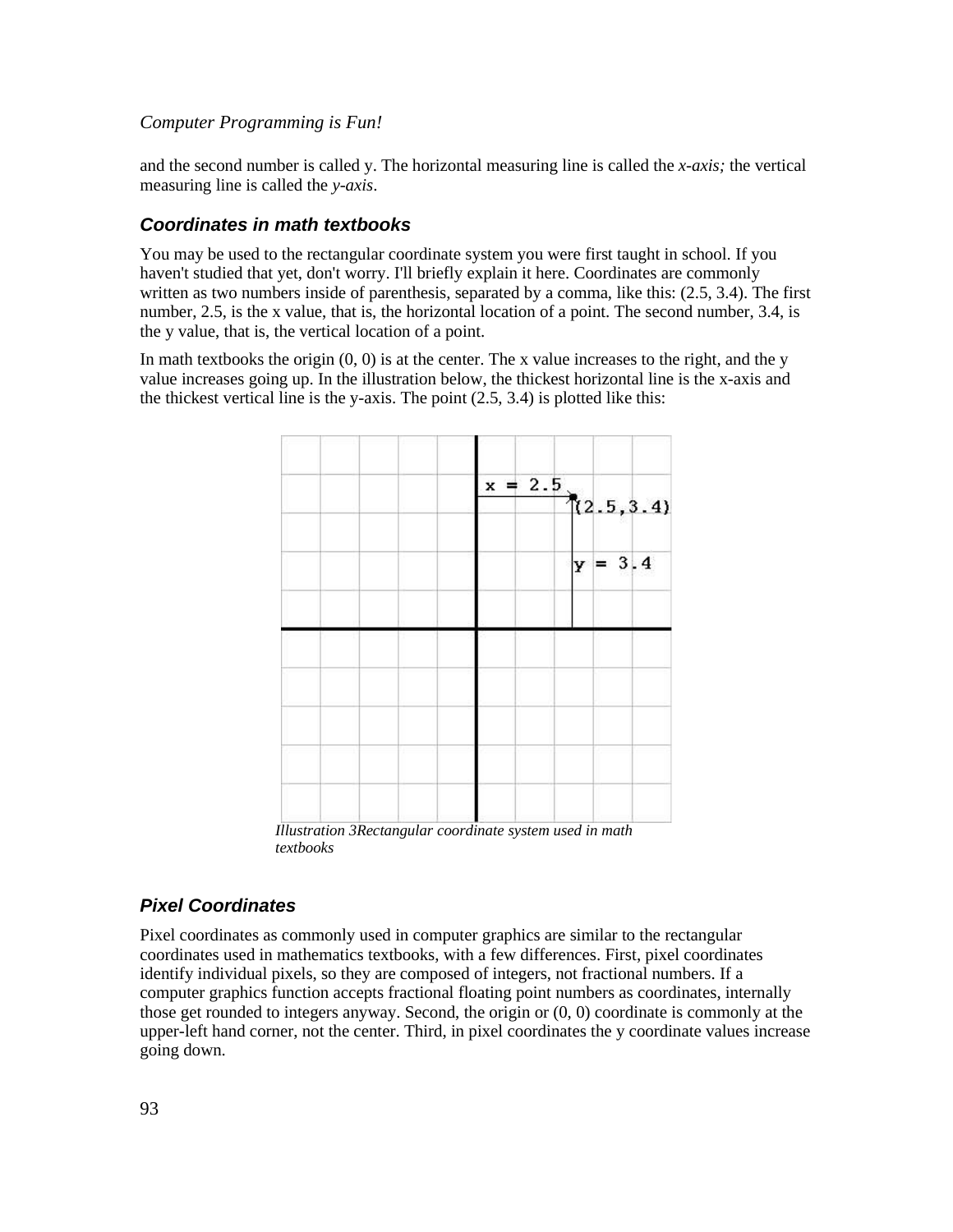The illustration below shows a computer graphics image with some pixel locations highlighted.



*Illustration 5Pixel coordinates*

The careful reader may have noticed that the pixel at coordinate (10, 42) is actually the 11th pixel from the left margin, and the pixel at (42, 10) is actually the 11th pixel down from the top margin. That is not a mistake. Counting pixels, like counting locations in a Python list, begins at zero.

#### **Colors**

Every pixel has a color. Colors are usually described in computer graphics using three numbers that specify intensities of red, green, and blue. Computer monitors don't actually display colors in their real shades, but rather as varying intensities of red, blue, and green dots. Because the dots are so close together our eyes see blended colors instead of little dots.

The graphics programming library used in this book gives two choices for specifying colors. You may use common English names for colors, in the form of lowercase strings. (Both the American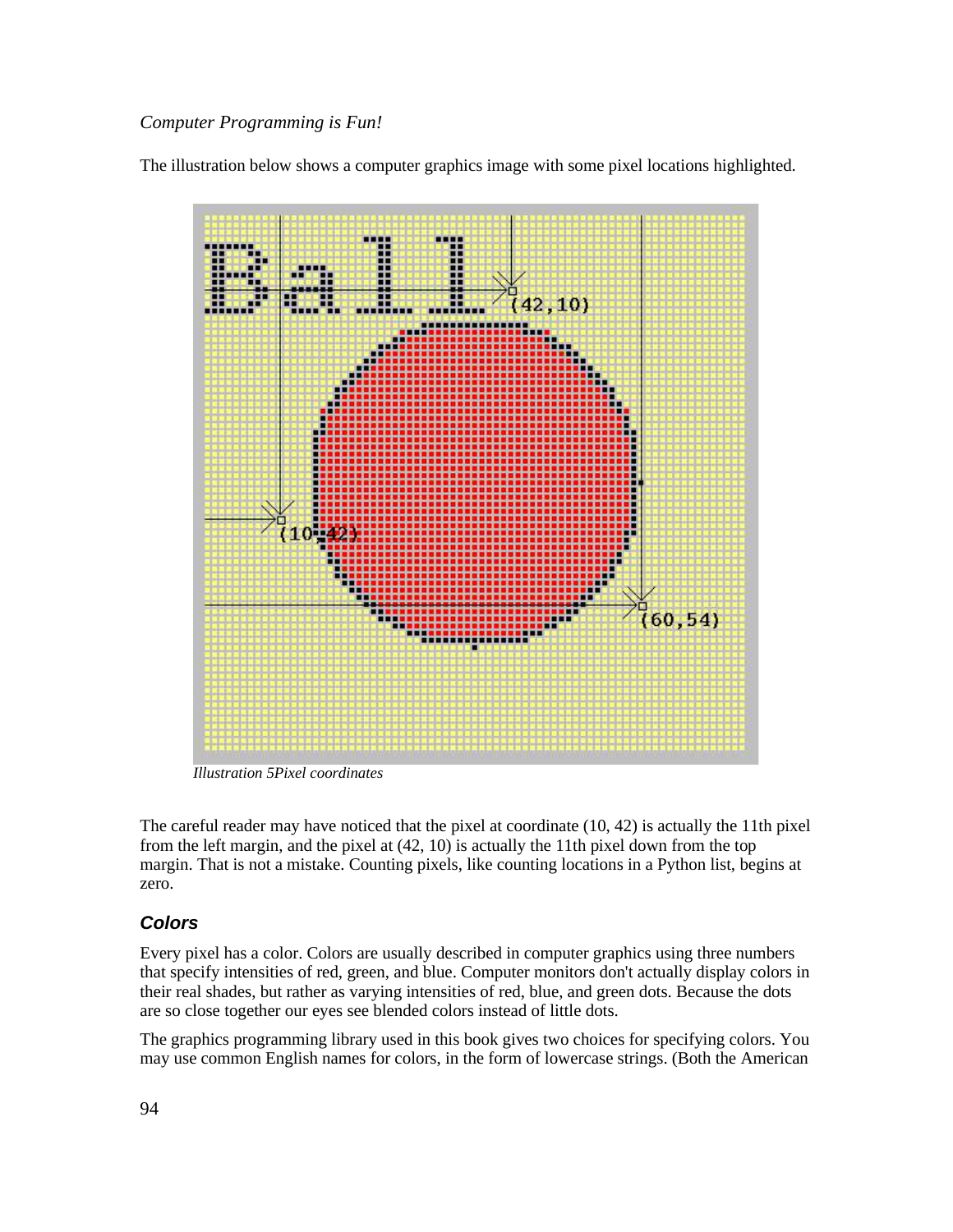and British spellings of 'gray' and 'grey' are accepted.) Or you can use tuples of red, green, and blue numbers. Each number is a color intensity between 0 and 255, inclusive.

For example:

'black' and (0, 0, 0) are two ways of specifying the color black.

'red' and (255, 0, 0) are two ways of specifying the color red.

'green' and (0, 255, 0) are two ways of specifying the color green.

'blue' and (0, 0, 255) are two ways of specifying the color blue.

'white' and (255, 255, 255) are two ways of specifying the color white.

The tuple (200, 100, 50) results in a sort of reddish-brown color.

You'll get to try your own computer graphics colors soon.

## **Drawing with DrawingWindow**

The cpif software package that comes with this book includes a *class* called DrawingWindow that provides a simple way for you to create your own computer graphics and animation. (See "Introducing Python Classes" on p. 104*.* You can read most of this section without knowing the details about classes.)

Let's create a DrawingWindow and draw a line on it. Run these commands in the Python Shell window:

```
>>> from cpif.graphics import DrawingWindow
\gg dw = DrawingWindow(100, 100)
```
A small, blank window will appear.

Now let's draw a line. You'll probably need to click the mouse on the title bar of the Python Shell window to restore its keyboard focus before typing this next command.

 $\gg$  id = dw.line(10, 10, 90, 90, 'black')

A diagonal black line appears:



*DrawingWindow*

When you are tired of looking at the line, you can tell the the drawing window to delete it.

>>> dw.delete(id)

95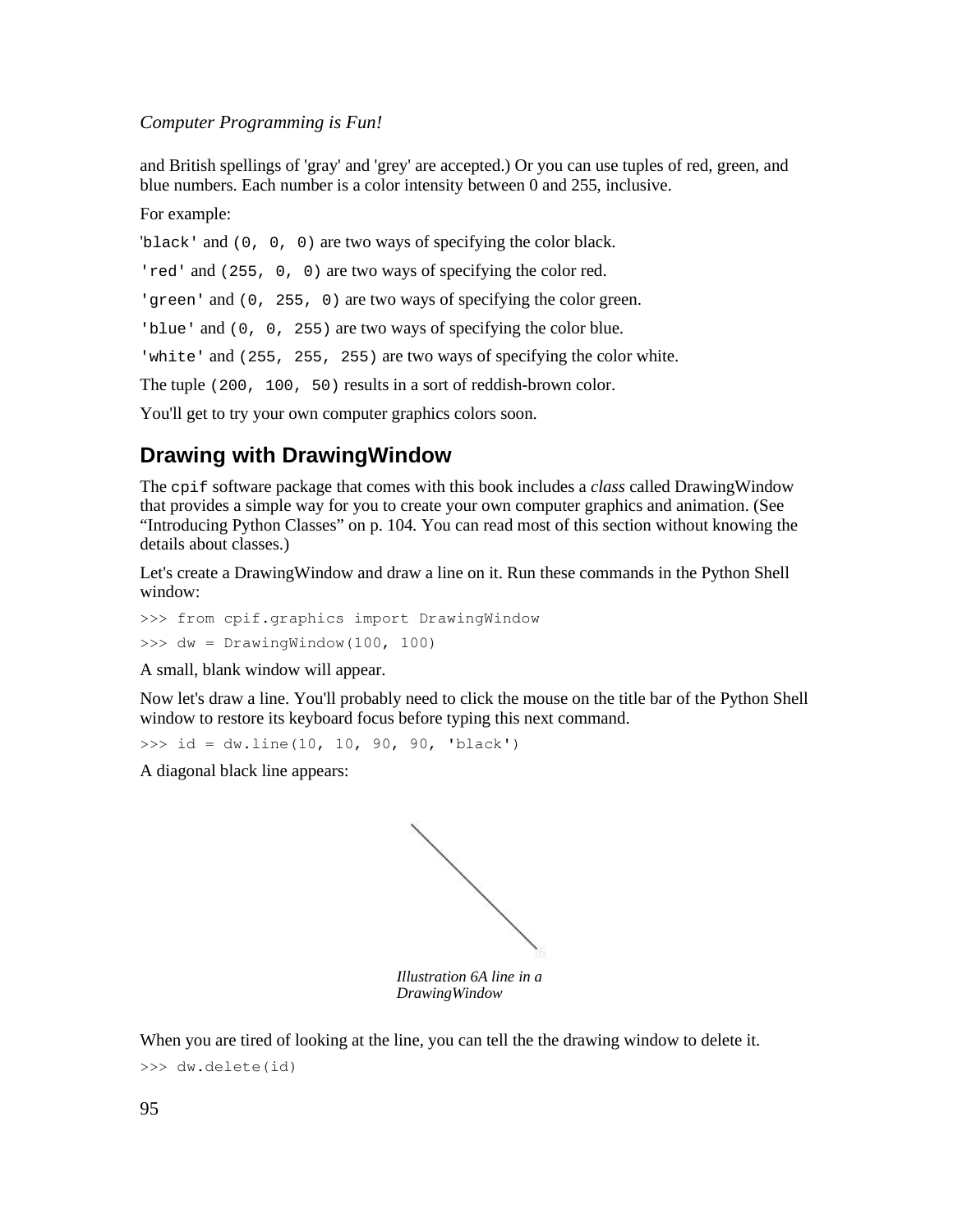When you are done with the window, tell it to close itself.

>>> dw.close()

Once you have closed your drawing window you cannot draw with it any longer.

Let's go back over the commands you have just used.

>>> from cpif.graphics import DrawingWindow

This imports the DrawingWindow class from the graphics module in the cpif package.

>>> dw = DrawingWindow(100, 100)

This creates a DrawingWindow object with a drawing area 100 pixels wide and 100 pixels tall, and gives the new object the name dw.

>>> id = dw.line(10, 10, 90, 90, 'black')

This creates a black line in the window starting at pixel coordinate (10, 10) and ending at (90, 90). The number returned by the line() method identifies the object you just drew. Most of the DrawingWindow methods return an ID for the object you just drew in the window. You can use this ID later to delete the object, using the delete() method, like this:

```
>>> dw.delete(id)
```
You can get help on the line method, or any other method in the DrawingWindow class, using the help function, like this:

>>> help(DrawingWindow.line)

Please ignore the first parameter, called self. (I explain *self* when I talk about Python classes. As far as you are concerned, when you draw a line the first parameter is  $x1$ .)

I encourage you to run help() on new methods and functions so you can learn more about them. In this case, help() told us that there is an optional keyword parameter called width. What do you suppose that does?

So much for drawing a line. Let's try drawing some other things. But first, some good advice:

#### **Before creating a new DrawingWindow, make sure you get rid of the old one.**

Close the old DrawingWindow by using the following command, if you have not done so already:

```
>>> dw.close()
```
Or you can close by clicking the close button (usually containing a symbol that looks like an X) in the upper-right corner of the window frame. But if you close the window by clicking its close button, make sure you do not call methods on **dw** (the old DrawingWindow object) or you will get errors. You can re-use the **dw** variable to create a new DrawingWindow, as in the next example.

#### **Drawing Text in the Drawing Window**

Type the following commands in the Python Shell window:

```
>>> dw = DrawingWindow(75, 75, background='yellow')
>>> text = dw.drawText(0, 0, 'Ball')
```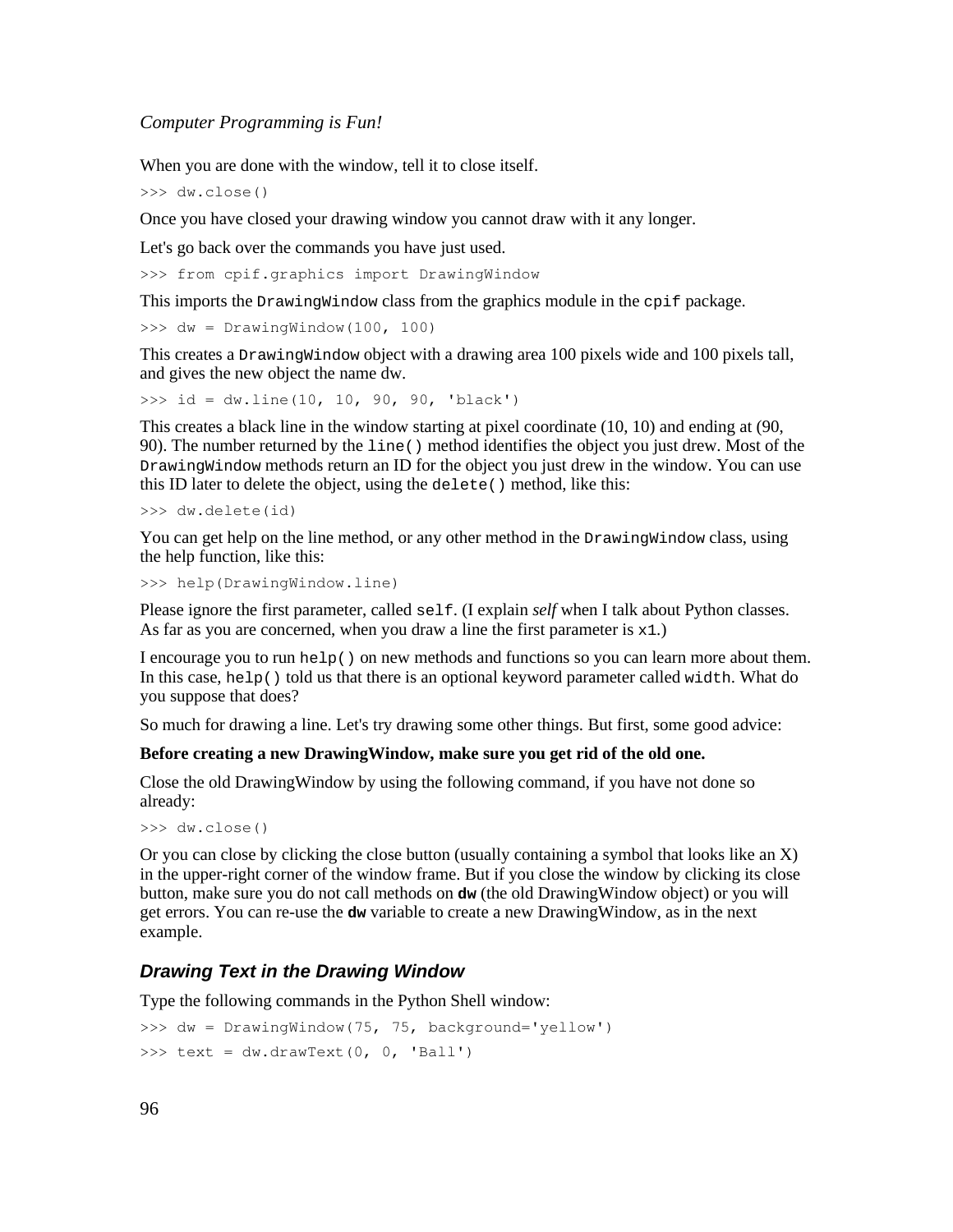>>> circle = dw.circle(37, 37, 18, 'black', fill='red')

This displays a drawing that looks like this:



Hey, that looks familiar!

Notice that you passed an extra keyword parameter, background='yellow', to the DrawingWindow class to make the background yellow.

You used the drawText() method to draw the word *Ball* on the window. The first two parameters to drawText() give the x and y location of the text. The location  $(0, 0)$  is the upperleft corner of the window. This indicates that the upper left corner of the text should be at the topleft corner of the screen.

You can get the width and the height of the text, in pixels, by passing the ID returned by drawText() to the getTextSize() method, like this:

```
>>> dw.getTextSize(text)
```
#### (7, 13)

Your numbers might be different, depending on what font your computer uses.

## **Getting help on the circle method**

Type the following command to get an explanation of the circle() method:

```
>>> help(dw.circle)
```
Notice that this is the same as calling help(DrawingWindow.circle). (Remember to ignore the self parameter for now.)

We put the center of the circle at  $(37, 37)$ , which is the center of the window. 37 is roughly half of 75, which is the width and height of the window. The next parameter we gave to circle(), 18, is the radius, or distance in pixels from the center of the circle to the outer rim.

There are several more drawing methods in DrawingWindow. To get the whole list of methods yourself, you can type this command:

```
>>> help(DrawingWindow)
```
You will see a lot of drawing methods. You might want to try some of these yourself.

## **Drawing Colored Boxes**

As I promised earlier, here is your chance to try out the various colors that Python can make with your computer.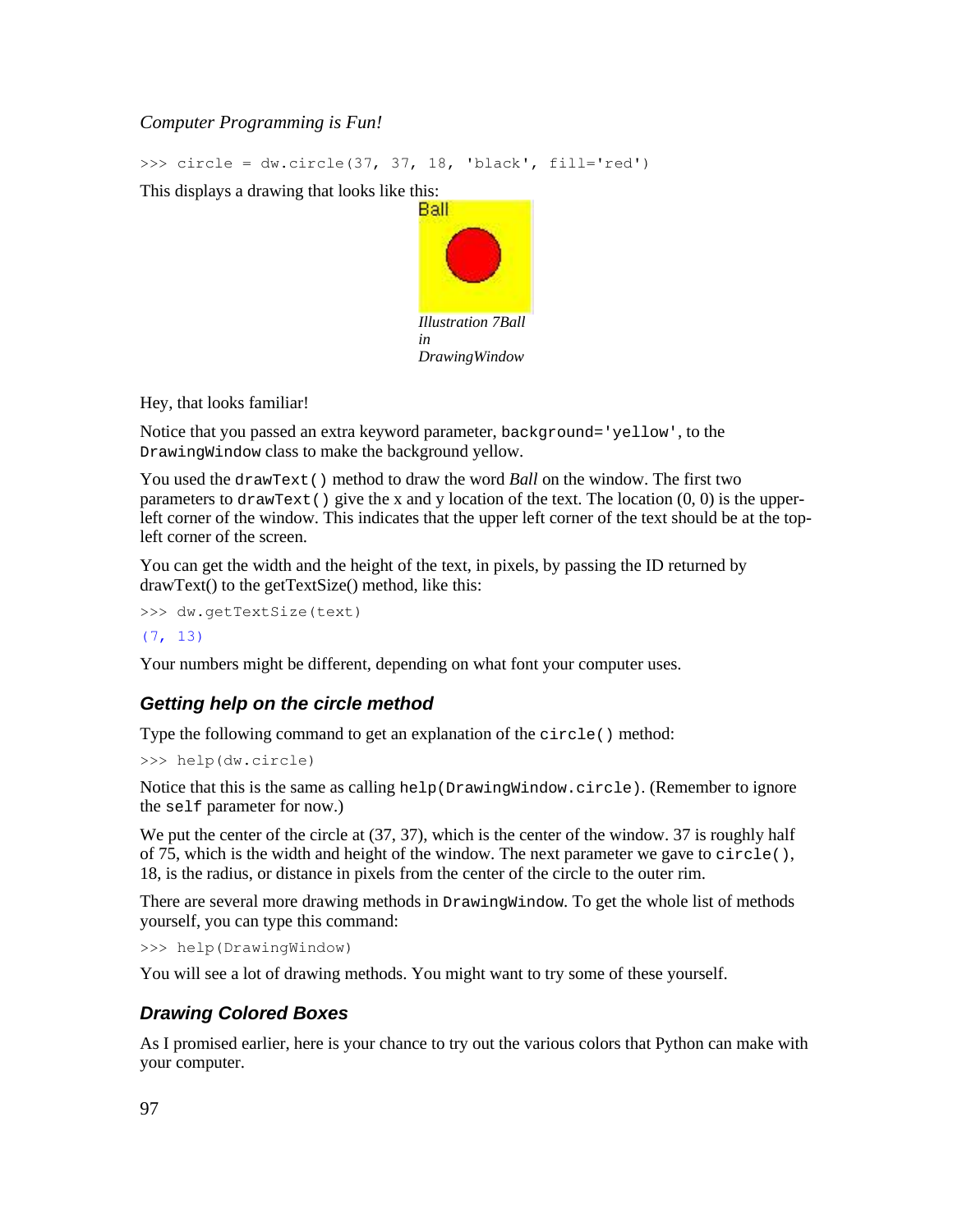I'll show you a simple program to demonstrate colors. First it will draw boxes, then we'll change it to draw colored boxes, with the color of each box depending on it's position.

Go to the Python Shell window and select "File", then "Open". Open the **colors1.py** file in your **samples** directory. Here is the code:

```
# colors1.py
# Draw boxes - in the next version they will be colored
from cpif.graphics import DrawingWindow
dw = DrawingWindow(256, 256)for y in range(0, 256, 16):
       for x in range(0, 256, 16):
               dw.box(x, y, x+16, y+16, 'black')
dw.run()
```

```
# end-of-file
```
Press F5 to run the program. You should see a window that looks something like this:



*Illustration 8Output from colors1.py*

This doesn't look very colorful yet, I admit. To make this more interesting, let's calculate a fill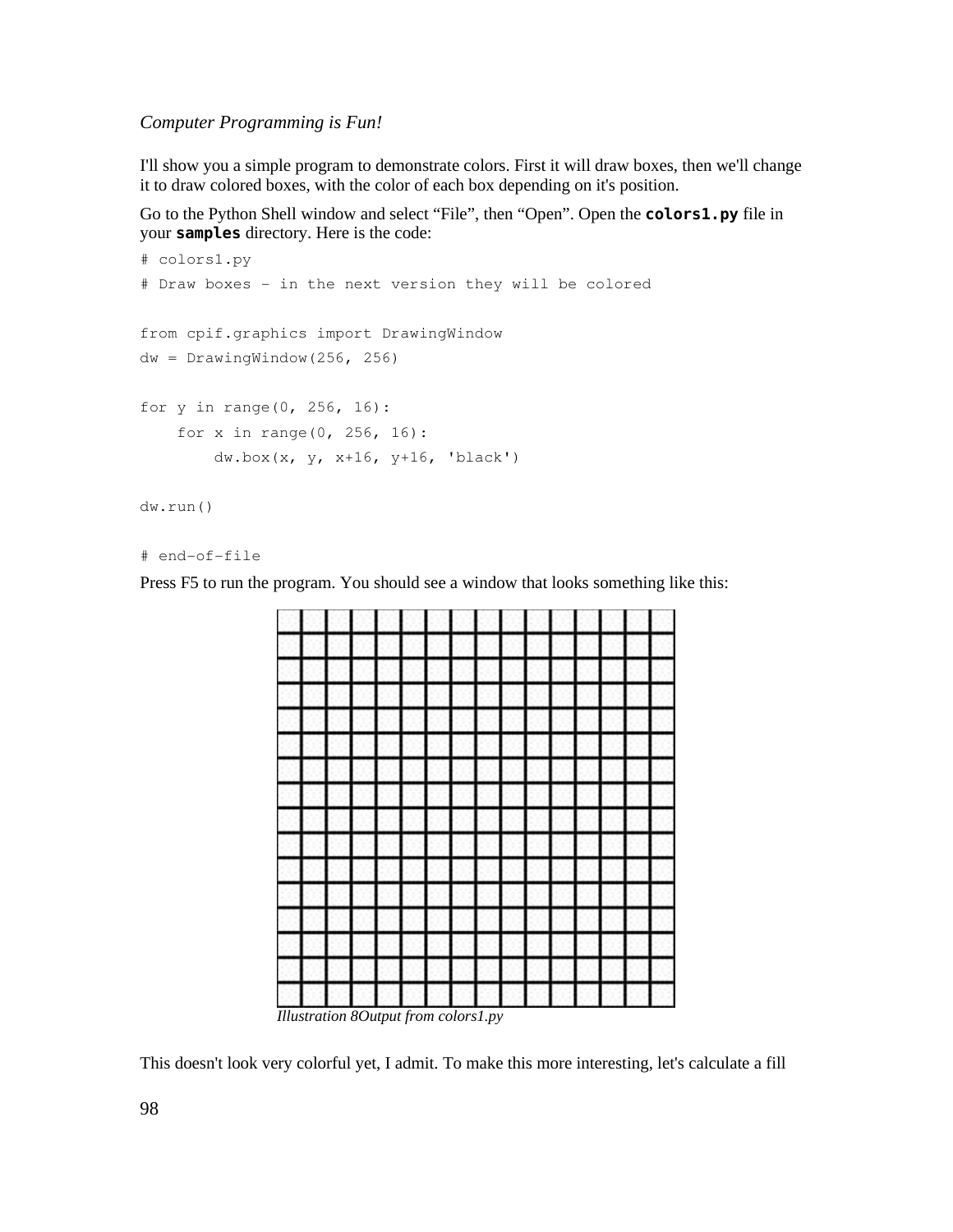color for each box that this program draws.

We can specify a color either as a string containing a color name, such as 'black', or as a tuple of red, green, and blue amounts, like (128, 64, 255). In the **colors1.py** program I chose a window size of 256x256 pixels. It draws 16 rows of 16 boxes. These numbers were chosen carefully. The x and y value for each box is always a number between 0 and 255, inclusive. It so happens that valid color numbers are also numbers between 0 and 255, inclusive. So we can use the coordinate of each box to generate a color tuple.

Now we'll modify the **colors1.py** program by finding this line:

```
       dw.box(x, y, x+15, y+15, 'black')
```
and changing it into two lines that look like this:

 $color = (y, x, y)$ dw.box(x, y, x+15, y+15, 'black', fill=color)

Note that we added a new parameter to the call to the box() method, called **fill**. This indicates that we want the box to be filled in, and tells Python what color we want it to use for filling.

Open **colors2.py** in your **samples** directory. Here is the code, with the changes highlighted:

```
# colors2.py
# Draw colored boxes
from cpif.graphics import DrawingWindow
dw = DravingWindow(256, 256)for y in range(0, 256, 16):
      for x in range(0, 256, 16):
       color = (x, y, x)dw.box(x, y, x+16, y+16, 'black', fill-color)
```

```
dw.run()
```

```
# end-of-file
```
Now press F5 to run the program. You should see something that looks like this: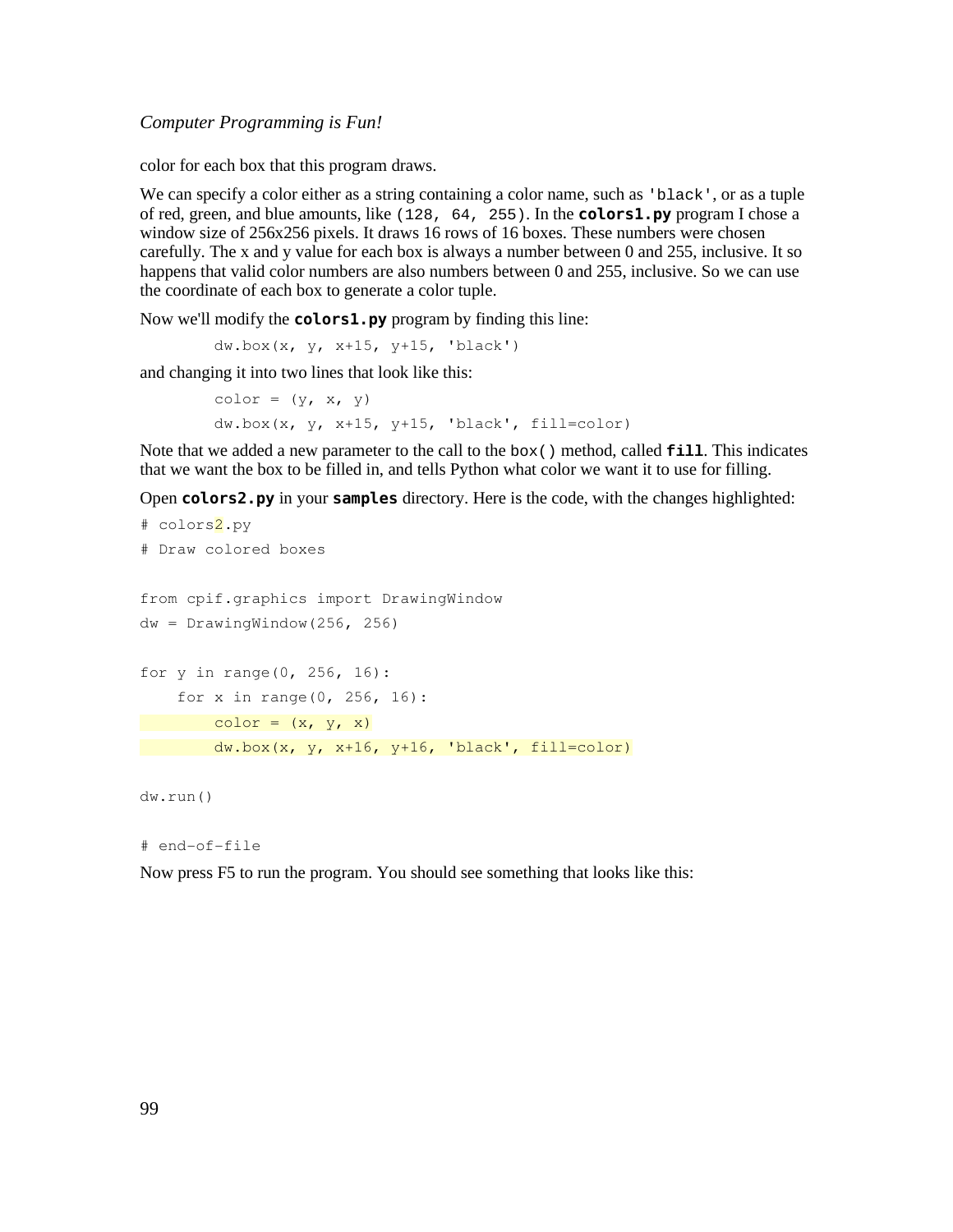

*Illustration 9Output from colors2.py*

The colors on the screen may look a little different than the colors in the book. You should have solid green in the upper right box, and violet in the lower left box, and varying shades of green and violet in between.

If you'd like to try other color variations, just change this line:

 $color = (y, x, y)$ 

to this:

 $color = (y, y, x)$ 

or this:

color =  $(255, x, y)$ 

and press F5 to see what happens!

#### **How does it work?**

The line

for y in range(0, 256, 16):

causes the name **y** to have the values from 0 up to but not including 256, going up by 16. Thus **y** will equal 0, 16, 36, etc. when the program runs.

Inside of the first for statement is another for statement: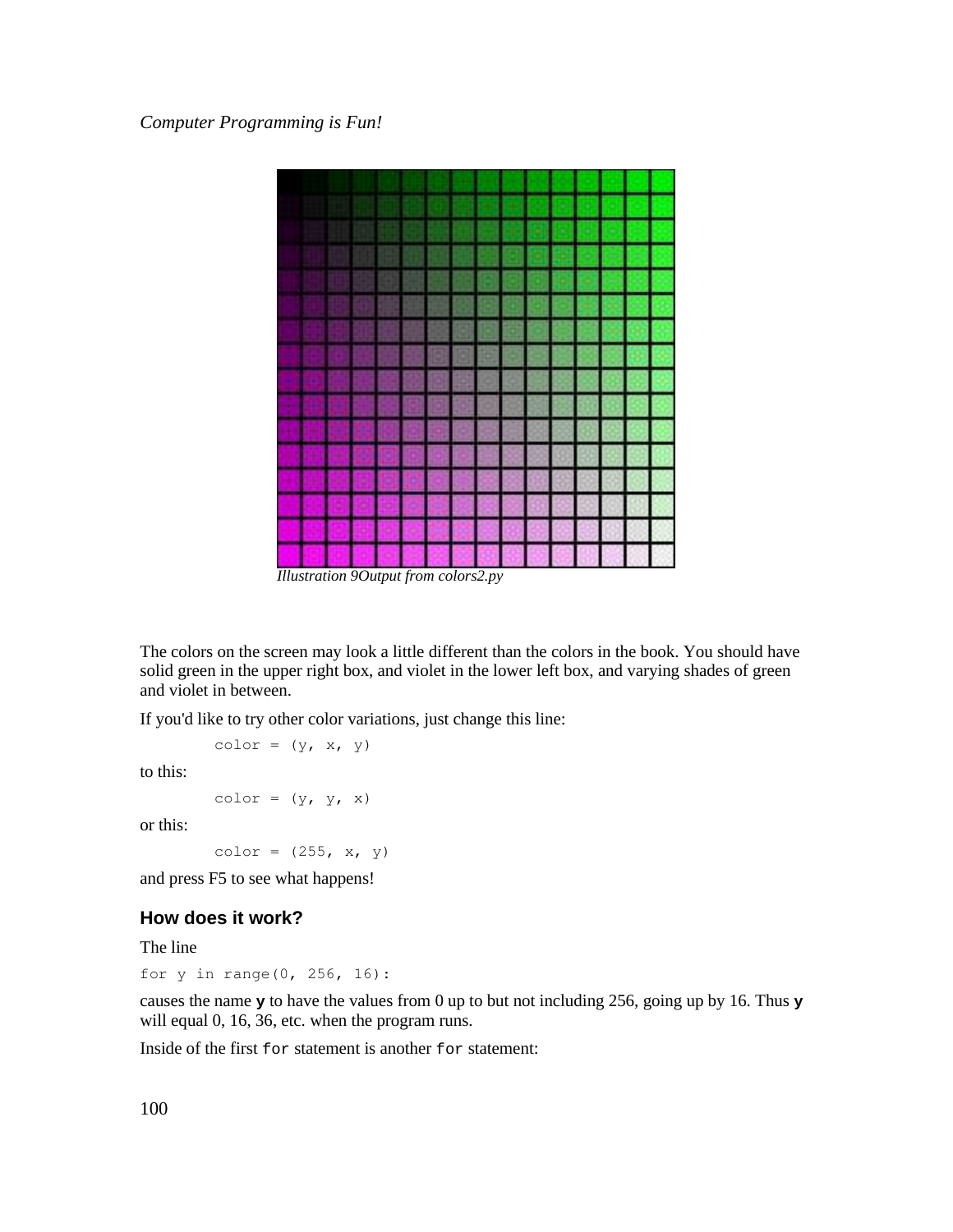for x in range(0, 256, 16):

This causes values of **x** to be 0, 16, 32, etc., in the same manner as the **y** values.

Inside of both for statements are the statements to calculate a color and draw a box based on the current **x** and **y** values. When the for statements are run, **x** and **y** will have these values:

(0, 0), (0, 16), (0, 32), ... (0, 240) (16, 0), (16, 16), (16, 32), ... (16, 240) (32, 0), (32, 16), (32, 32), ... (32, 240)

...

(240, 0), (240, 16), (240, 32), ... (240, 240)

Thus boxes will be drawn at each of those locations, and colors will be calculated using each of those values.

Looking a little closer at this statement

 $color = (y, x, y)$ 

we see that for the top row of boxes, y=0 and x goes from 0 to 240, so the upper right box will have a fill color of  $(0, 240, 0)$ . Since the color numbers are (red, green, blue), color  $(0, 240, 0)$  is strong green with no red or blue. That's why the box in the upper right corner was green.

### **Drawing Images**

You can use the DrawingWindow class to display images. By images, I mean files that contain picture data. DrawingWindow can display picture files whose names end in **.gif** or .bmp. Files that end in **.gif** ('GIF files") are typically used for putting pictures in web pages, and files that end in **.bmp** ("Bitmap files") are in the format that is created by the Paint program that comes with Microsoft Windows. Many other programs can write pictures in **.bmp** format as well.

In order to draw an image on a DrawingWindow, you need to know:

1. The full name of the image file

2. The location in the window where you wish to place the upper-left corner of the image

The cpif software includes some sample image files for you to use. One of those sample images is **PythonPowered.gif**, which I downloaded from the web site at:

http://starship.python.net/~just/pythonpowered/

This image is free for anyone to use who wants to promote Python. Always check the web site license conditions before downloading and using someone else's pictures in your programs.

To get the full name of the image file, use the  $\text{cpi}$ . images() function to get the name of the sample images directory, and the  $\circ$ s.path.join() function to connect the name of the directory with the name of the image, like this:

```
>>> import os
>>> import cpif
>>> image_file = os.path.join(cpif.images(), 'PythonPowered.gif')
```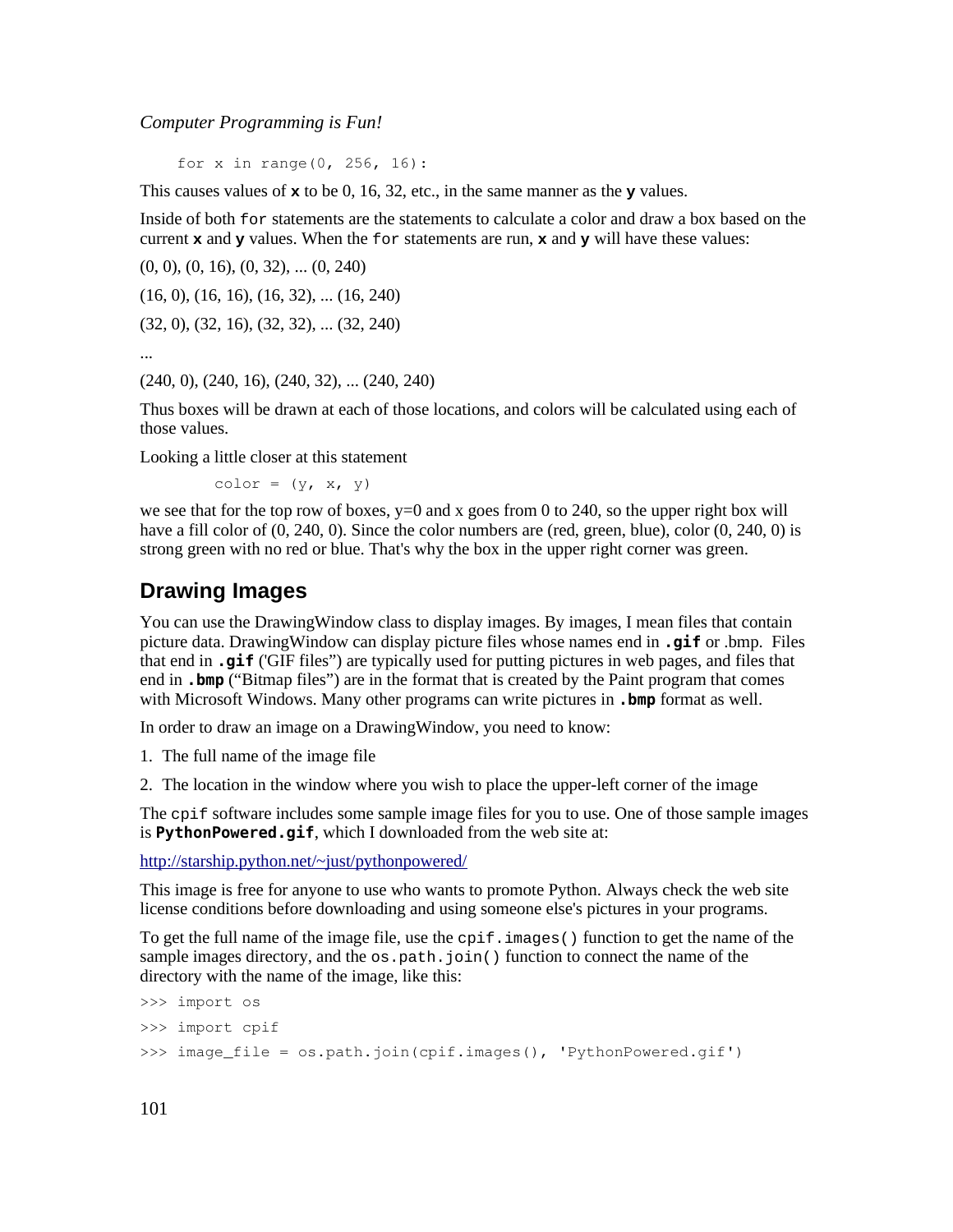To show the image in a DrawingWindow, use the drawImage() method, like this:

```
>>> from cpif.graphics import DrawingWindow
```
>>> dw = DrawingWindow(200, 200)

>>> image id = dw.drawImage(0, 0, image file)

This displays an image in the upper-left corner of the window that looks like this:



#### **Centering an Image**

It looks a little strange to have the image in the upper-left corner of the window. Let's center the image.

To center an image (or any other object) in a window you need to know the size of the window and the size of the image. DrawingWindow can tell us those things:

```
>>> window_width, window_height = dw.getSize()
>>> print window_width, window_height
200 200
>>> image_width, image_height = dw.getImageSize(image_id)
>>> print image_width, image_height
110 44
```
To center the image we need to move the upper-left corner of the image to a place where the center of the image is also the center of the window. How do we calculate the coordinates of this spot? Let's think about it. If the image were really small, say zero pixels by zero pixels, then that spot would be in the center of the window, which is at (window\_width/2,

window\_height/2). To correct for the size of the image, we need to move the corner of the image half the width of the image to the left, and half of the height of the image up. Moving left means subtracting, and moving up also means subtracting. So the formula to center an image is:

 $\Rightarrow$   $\times$  = (window\_width/2) - (image\_width/2)  $>> y = (window height/2) - (image height/2)$ 

Where  $(x, y)$  are the coordinates at which we want to put the upper left corner of the image.

Try putting the image at that location:

>>> dw.moveTo(image\_id, x, y)

You will see the image move to the center of the window.